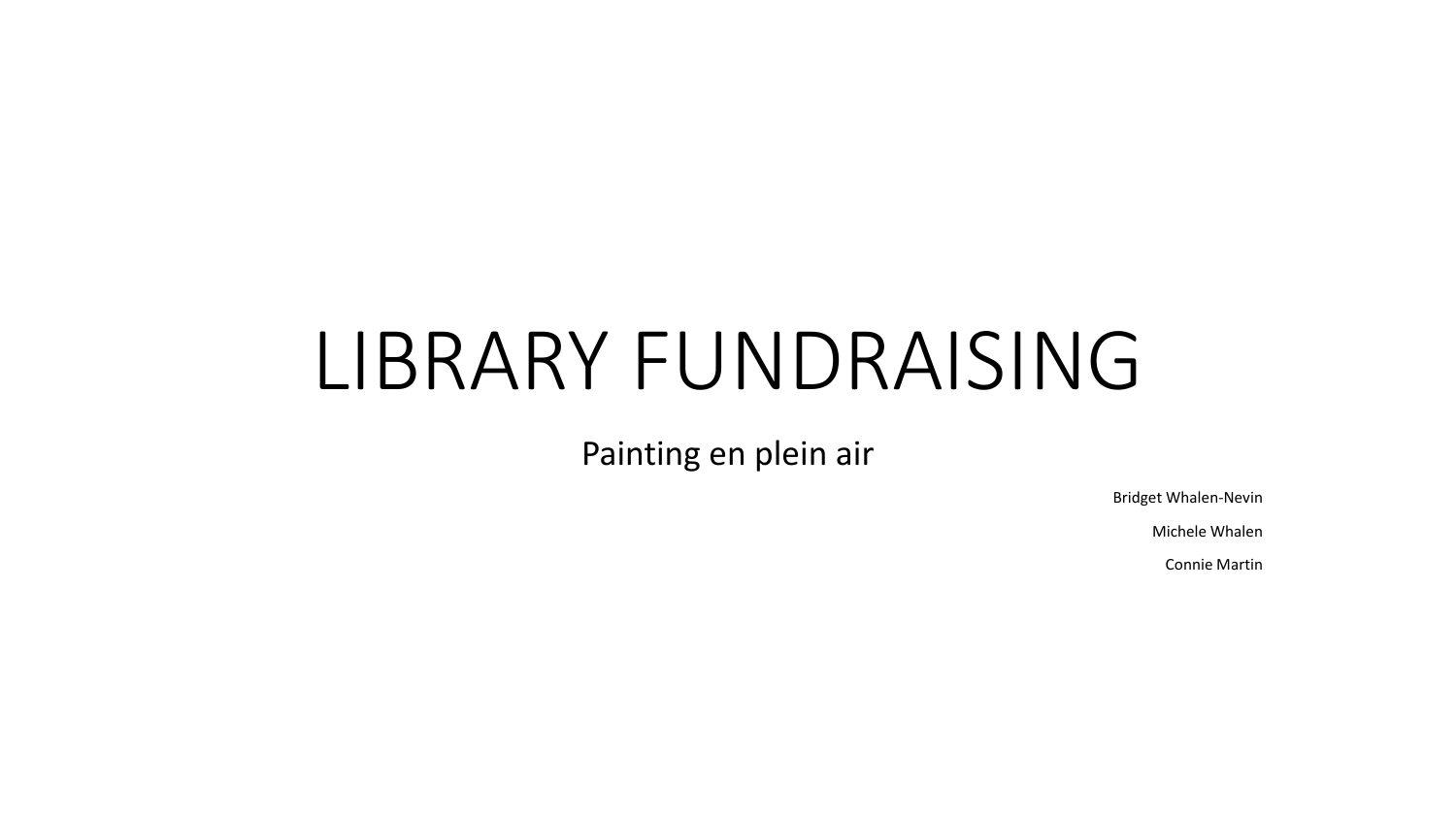# What is plein air? What does it have to do with the Morristown Public Library?

- After years of 10% or 15% cuts, in 2013 St. Lawrence County legislators cut library funding **BY 100%**. 2014 saw the Town of Morristown cut library funding by \$2,000. 'We all understand the "why?" when everyone in<br>the North Country is struggling. But we refuse to go back a decade or so when the library was depressed<br>and the villa and the village paid the price; when the town was trying hard to progress but the kids and their parents had no programs to reflect progress. We have had so much success we can't be forced to cut the new programs and the s to put our muscle and "spirit of volunteerism" into a Plein Air Festival. A Plein Air Festival will provide the<br>community with entertainment, education, collaboration opportunities and yes, act as a fundraiser for the library. Morristown has a long history of creativity, energy and a "can do" attitude - we feel this is a perfect<br>solution for putting a dent in the \$4,255 lost county and town revenue.
- Plein air simply means "in the open air", a French term that became intimately linked with painting after the invention of the tube container. Before that, artists were restricted to their studios where paints had to be mixed. But with the portable *tube* they could venture out of doors and use the natural light of the sun. Voila'! It's the era of impressionists. (I bet you'll never look at your toothpaste in the same way again,<br>eh?)
- A Plein Air Festival is an event where artists are invited to come into a village and paint the scenery. The paintings will be offered up for sale with the library receiving a percentage of the profits. Morristown's 2015 festival was July 30th, 31st, August 1st and 2nd. There were opportunities and incentives for enthusiasts to watch the artists paint, mingle with them at evening social events and purchase their work.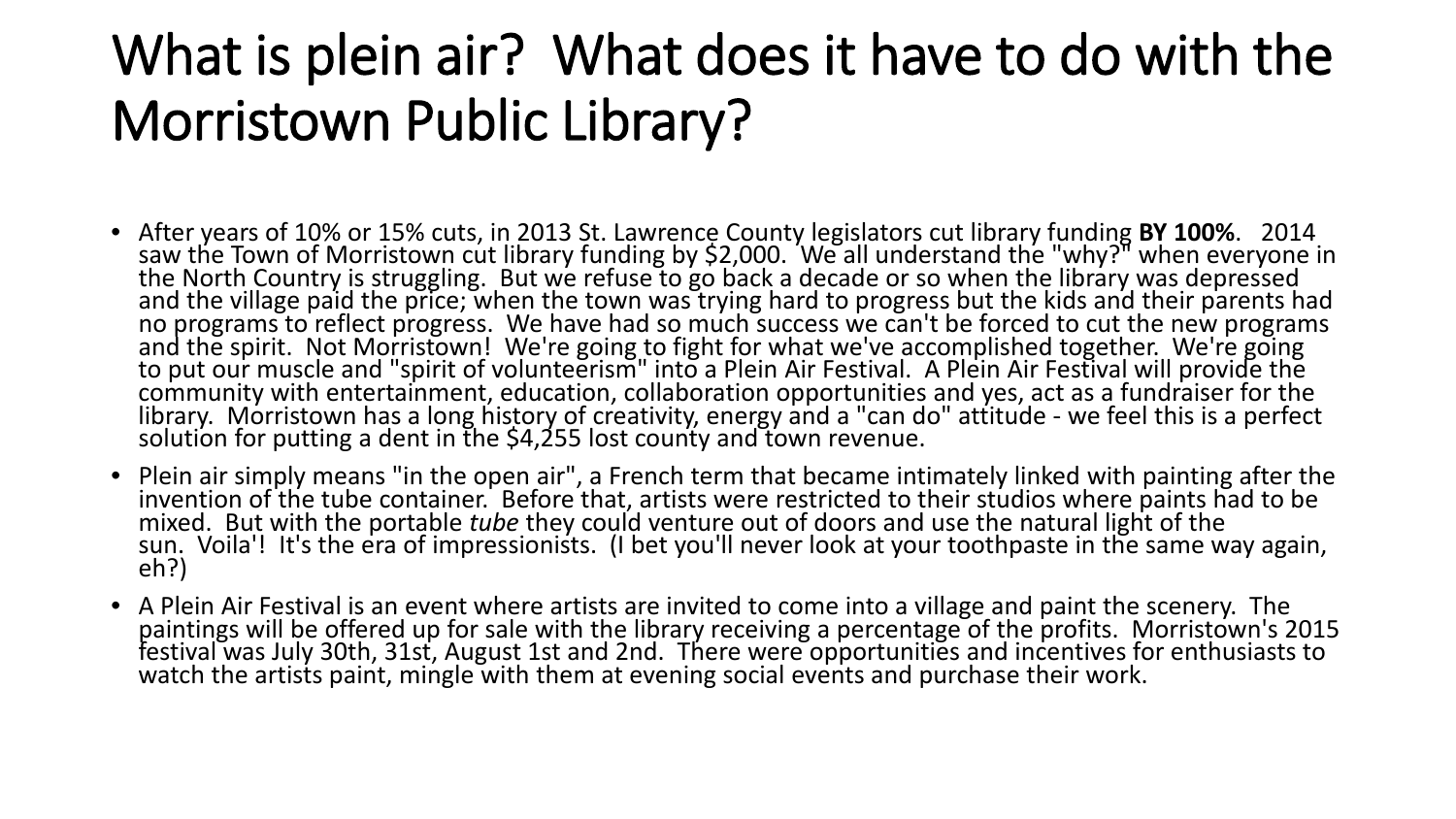#### THE VIEW FROM ONTARIO

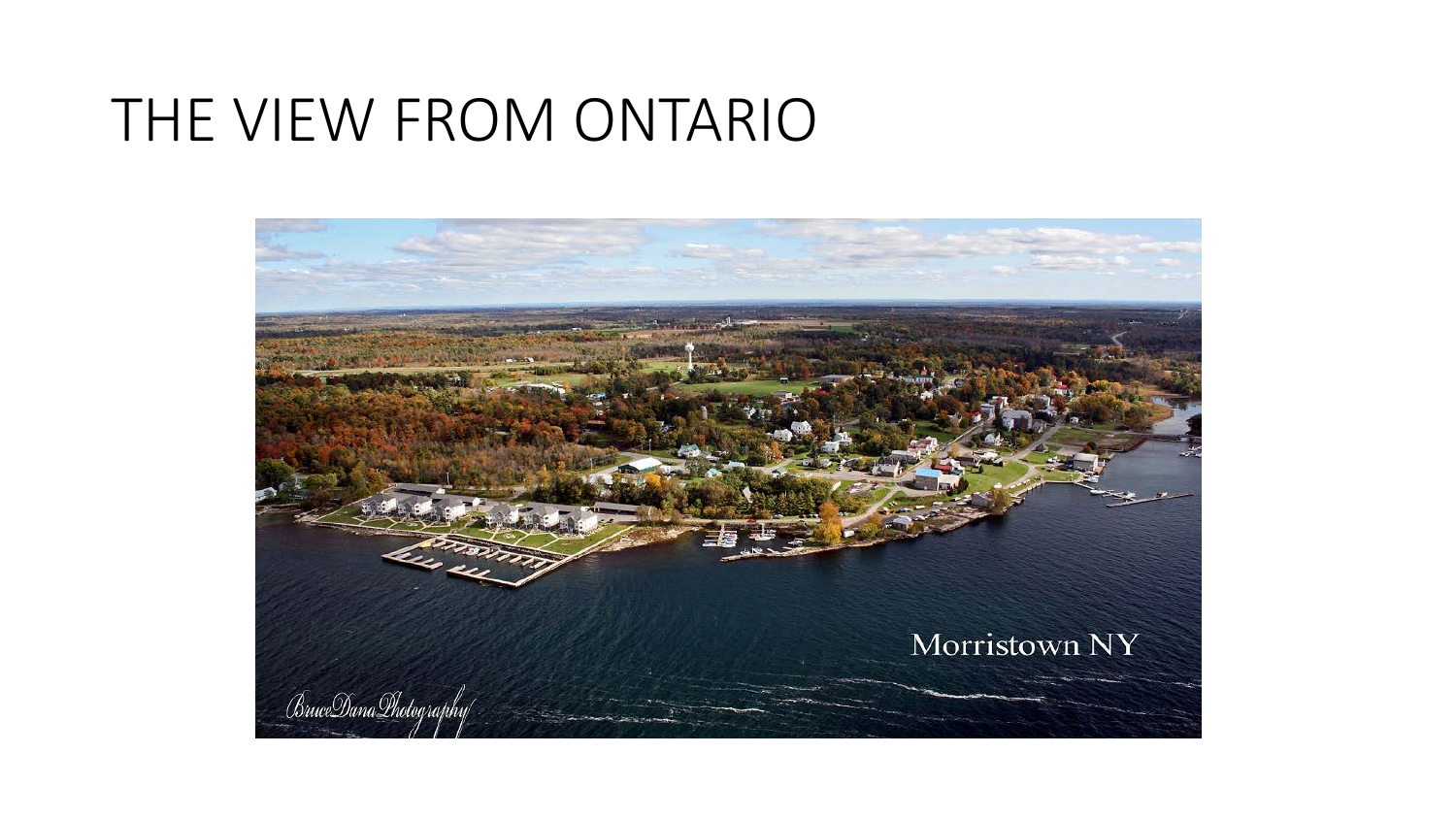# MORRISTOWN STATISTICS

- Our numbers
	- Village population 283
		- This does not include summer residents
	- Town population 1,974
	- 27.6% of children living below poverty level per the 2013 American Community Survey
	- 2 restaurants in the village
	- No hotels or B&B in the village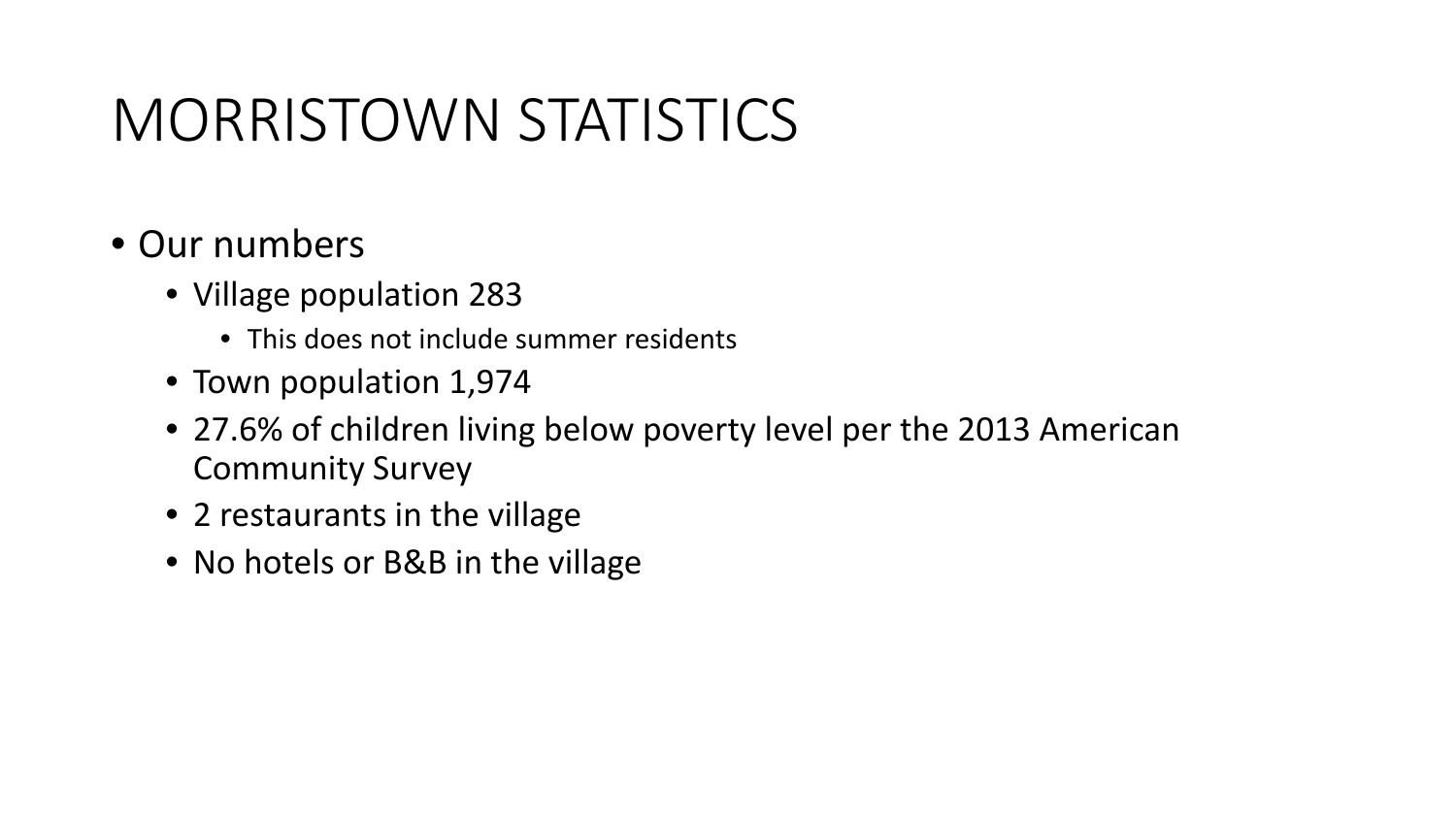# LIBRARY STATISTICS

- Part of the North Country Library System
- Library patrons currently at 899
- One-room, one-person library
- Open 31 hours per week
- Income
	- School \$35,000
	- Town \$6,000
	- Village \$2,000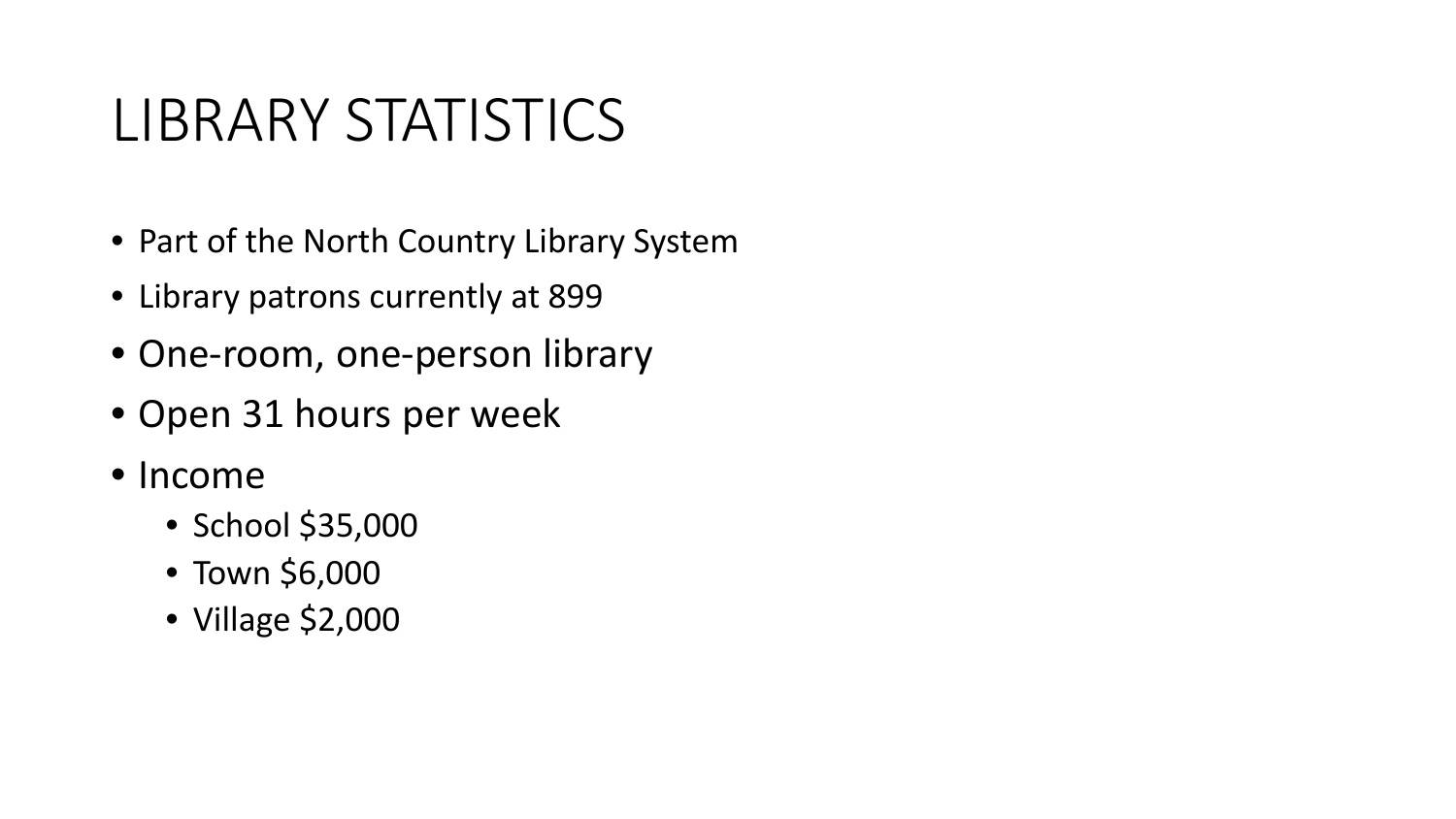# OUR PLEIN AIR INCOME HISTORY

- 2013
	- \$8,917.36
	- 19 artists
- 2014
	- \$6,000.51
	- 24 artists
- 2015
	- \$7,365.07
	- 32 artists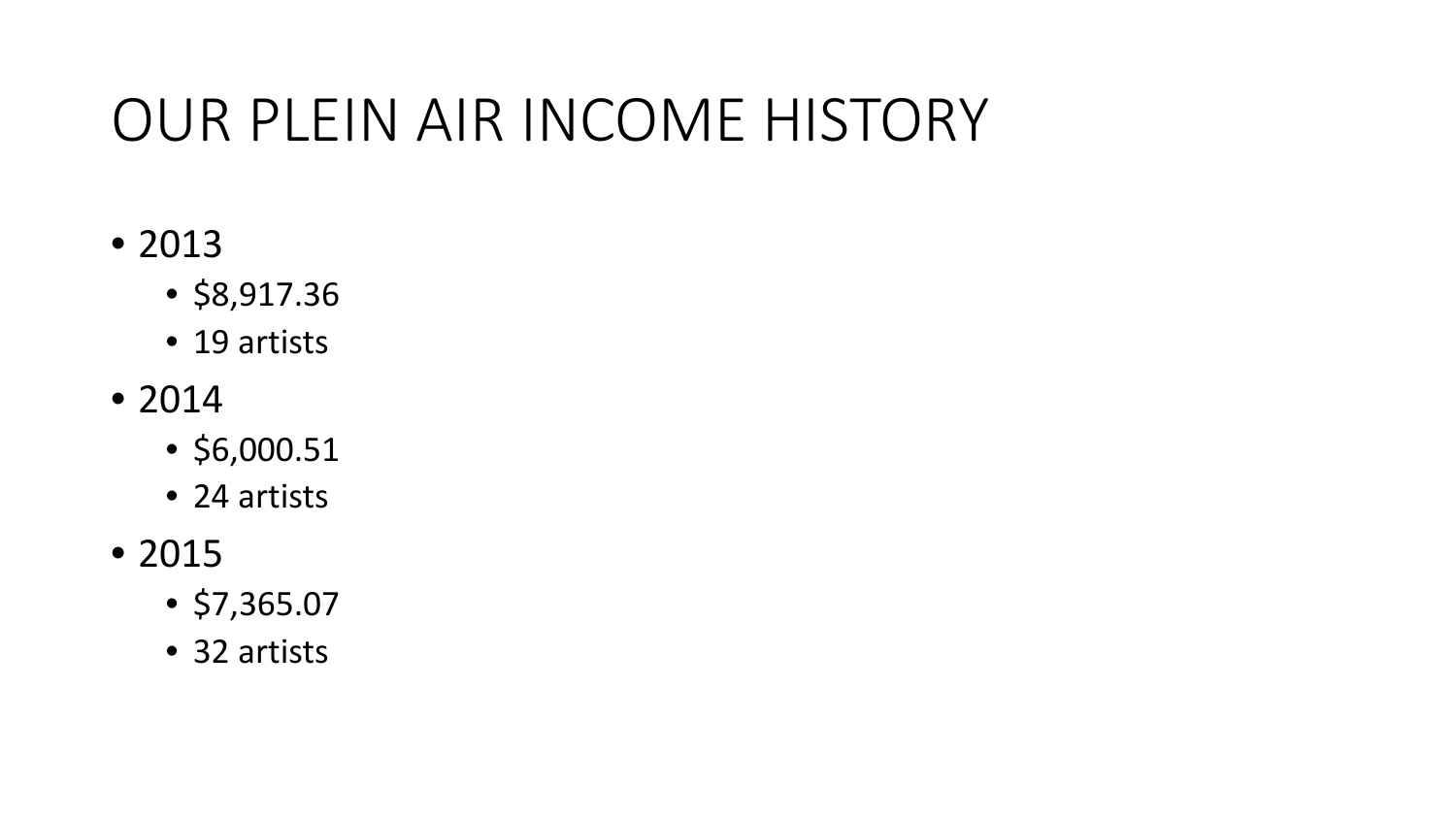# "DEWEY" PLEIN AIR? WHERE TO BEGIN?

- Research plein air and determine if it feels right for your community.
- Ask around to see if anyone else is interested in volunteering.
- Hold a feasibility meeting. Invite everyone!
- Determine your goals while considering your library's mission statement.
- Committed volunteers = amount of work.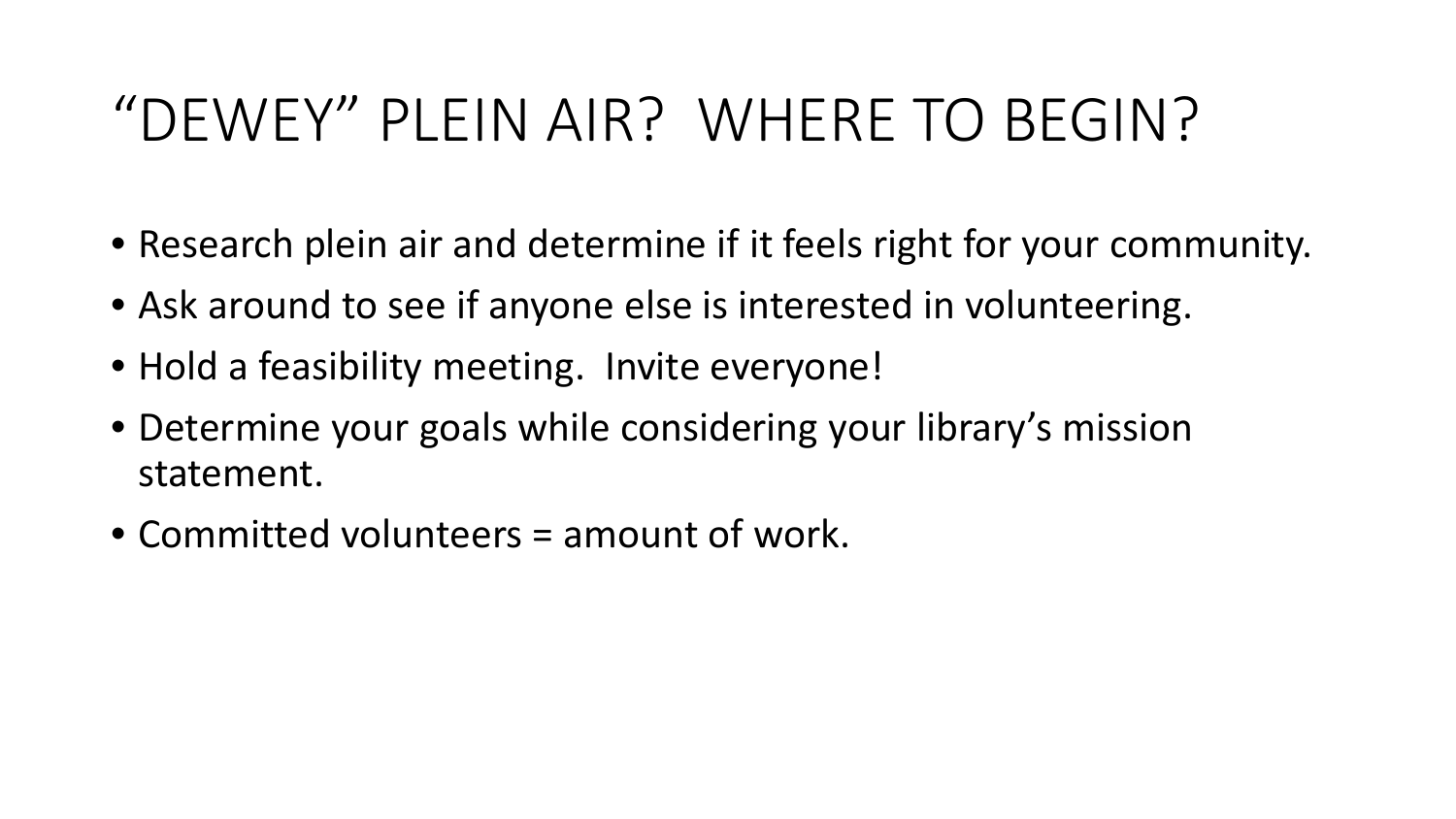# COMMUNITY SUPPORT

- Letter drive
	- Cash donations.
	- Sponsors of the artists' awards.
	- discounts with local hotels and restaurants.
		- No hotel? Is hosting a possibility?
	- Hors d'oeuvres donations for evening events.
	- Door prize donations.
- Website
- Facebook
- Venues for evening social events
	- Collaboration opportunities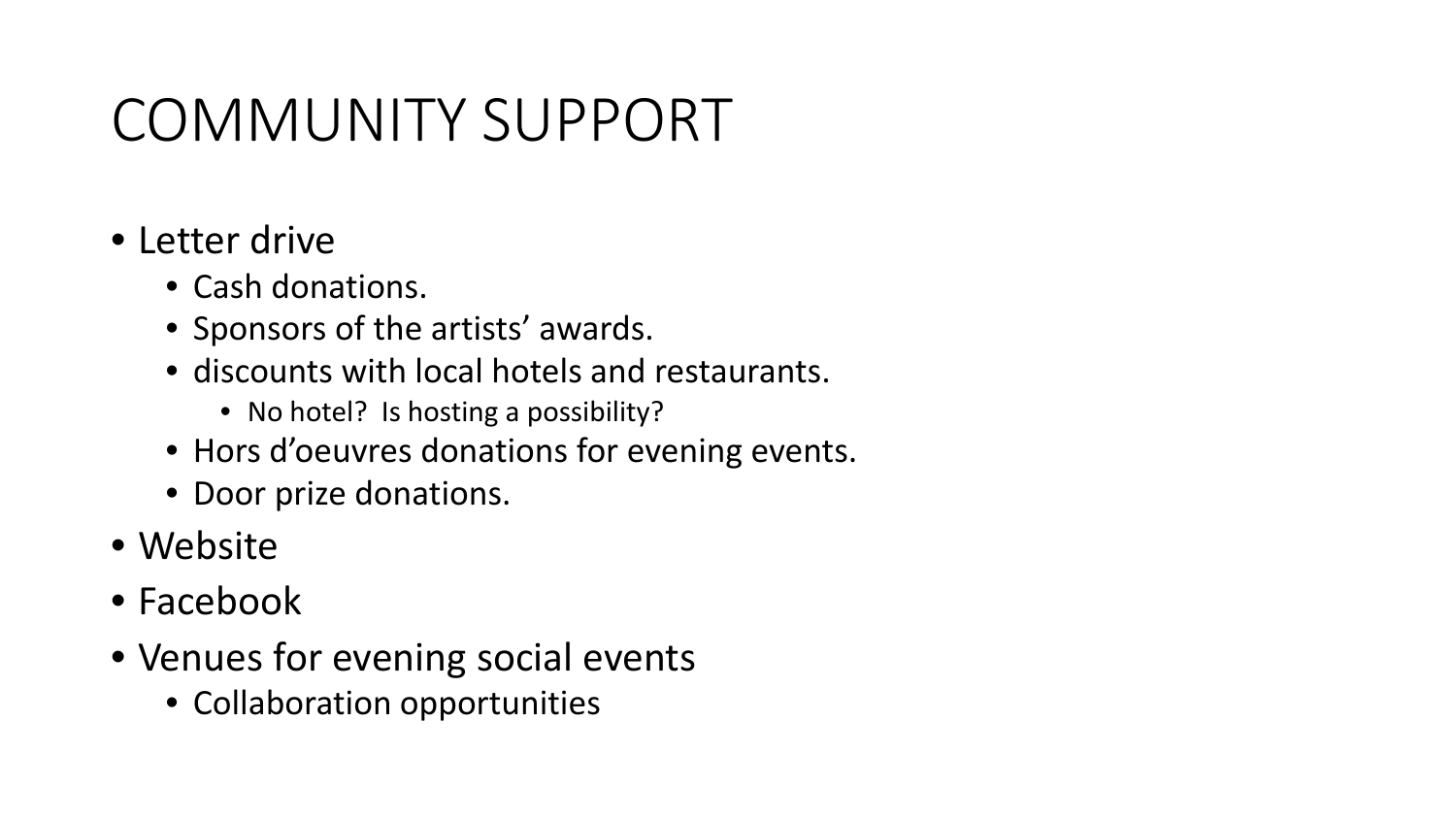# BUDGET

- First year Capital expenses
	- Display Racks
	- Lighting
	- signage
- advertising
	- Bookmarks
	- Brochures
	- Newspaper/radio/television
- Supplies
	- Postage, paper, cardstock, award ribbons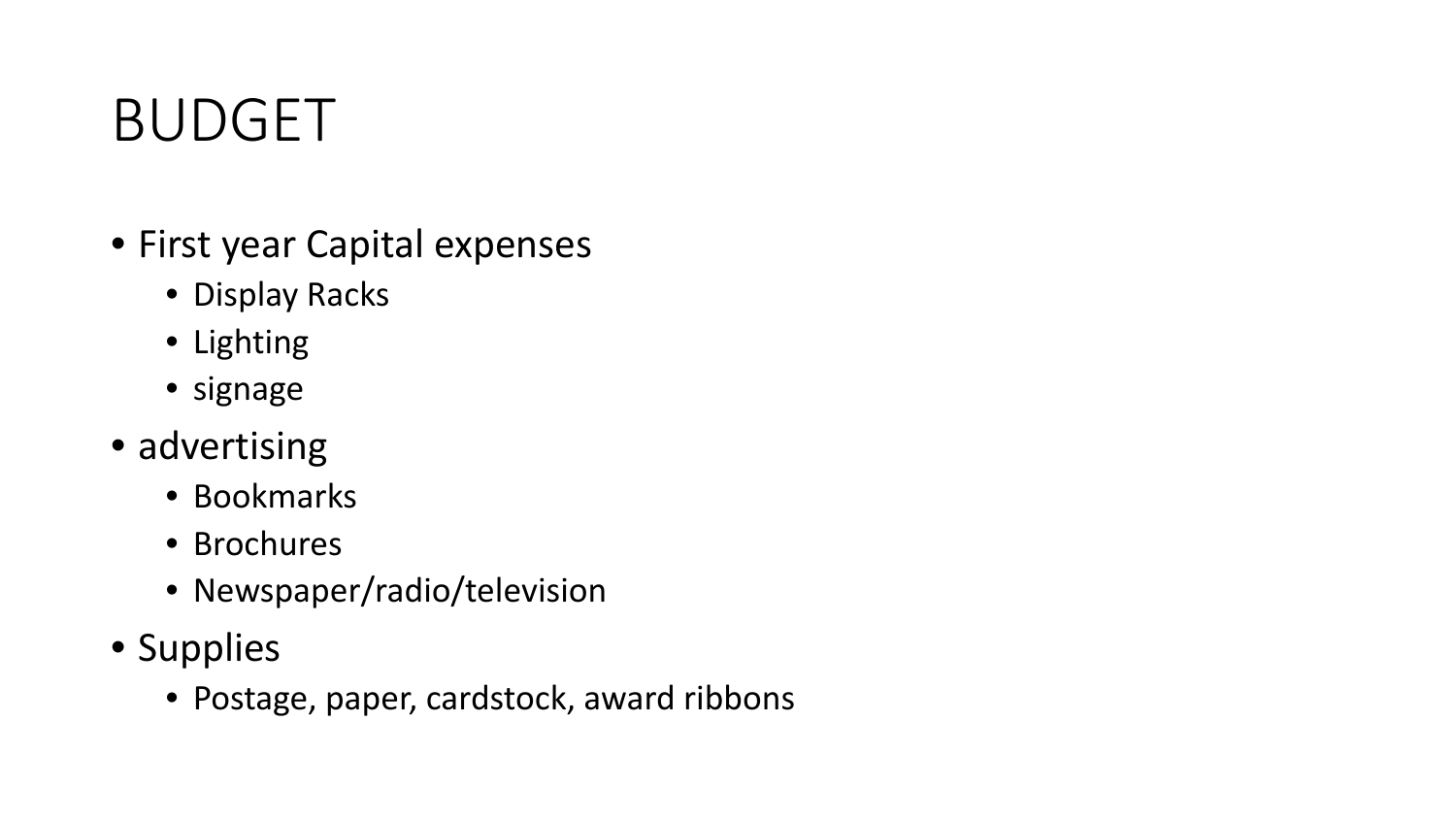# PLAN

- How many days will your festival be?
- When will you schedule it?
	- Consider other organization's events
- Specific assignments each day for volunteers
- Where will the artists stay?
- Where will they paint?
- Where will they eat?
- How will you encourage sales?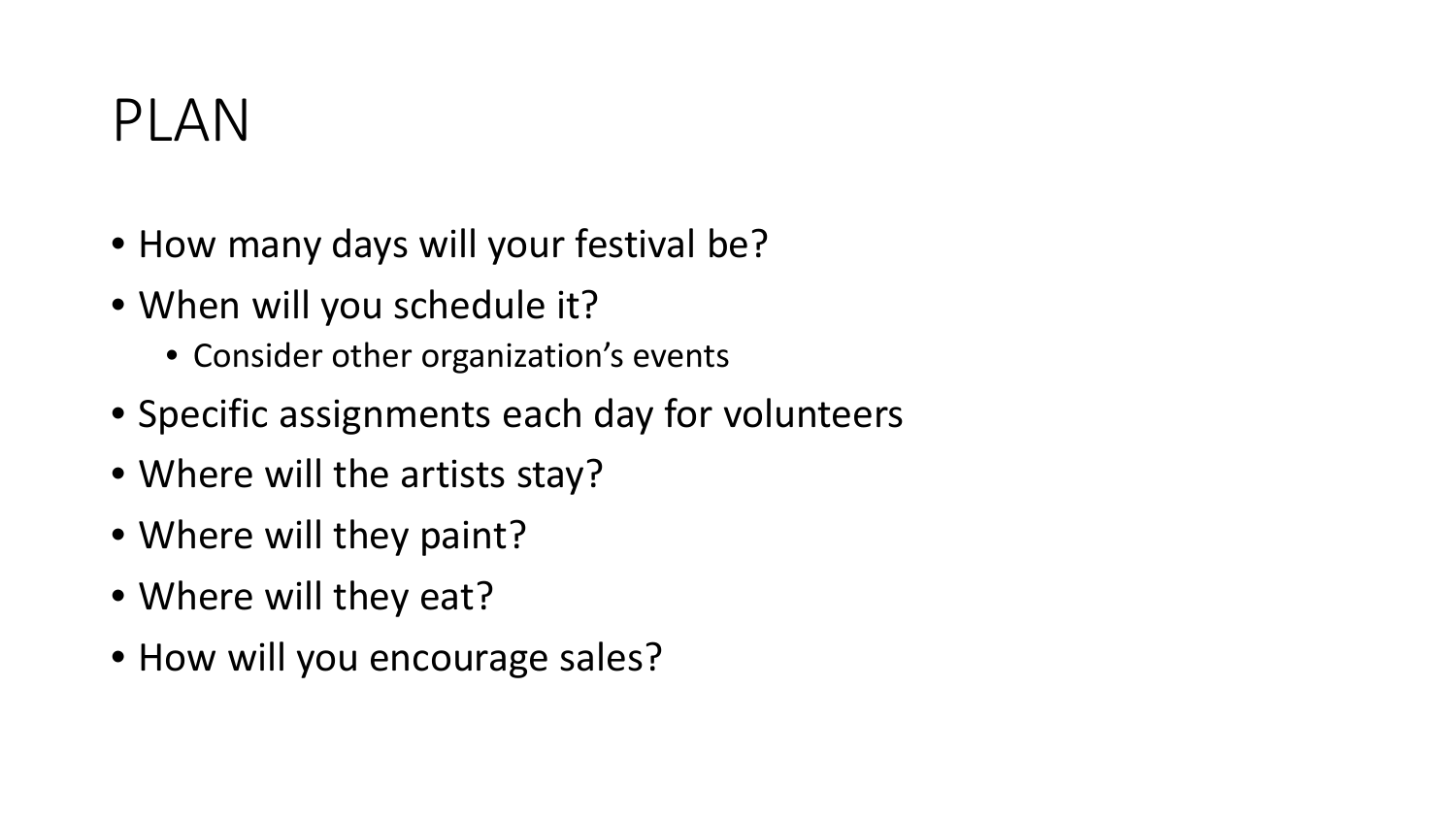## MORRISTOWN'S PLAN

#### • ¨ THURSDAY JULY 30TH:

- Artists check-in
- 2015 we offered a painting trip to Old Man's Island
- · 6:00 p.m. PLEIN AIR SPECIALS AT BEDROCK CAFE
- ¨ FRIDAY JULY 31ST:
- ¨ PLEIN AIR BREAKFAST SPECIALS AT LOUD MOUTH CAFE
- There will be a newsstand outside the [library w](http://www.morristownpubliclibrary.org/)ith a list of artists' painting sites. Visit as many as you can throughout the day and pick up one door prize ticket at each artist's site. *Remember these artists are working under extreme time constraints. PLEASE BE ULTRA-RESPECTFUL!*
- G:00 p.m. Hors D'oeuvres at Bella-Brooke Vineyard and Winery, 2989 CR6, Hammond, (Wine by the glass is \$4) Musical entertainment provided by Jourdan Irene and David Michael.
- SATURDAY , AUGUST 1ST:
- ¨ PLEIN AIR BREAKFAST SPECIALS AT LOUD MOUTH CAFE
- · 9:00 noon: ANNUAL BOOK SALE at the library, 200 Main St., Morristown. Free coffee
- $\cdot$  a.m.: continue to visit artists as Friday
- · Make an appointment to tour the Chapman Mansion and Studio at 903 Northumberland Street with your hosts Shirley and Joe McDonald. Call 375-8926
- · 7:00 p.m. Concert on the river! The Gateway Museum presents A Fine Line, a jazz trio from Canton in Bayside Park at the Village Docks. What a great way to end a perfect day<br>- mingling with the artists, live music and the
- ¨ SUNDAY, AUGUST 2ND:
- A SILENT AUCTION AND RECEPTION is open to the **adult** public at The Chippewa Bay Community Club at noon. Each participating artist will submit up to 3 paintings to Lauren<br>Woodcock, curator, for judging and silent auction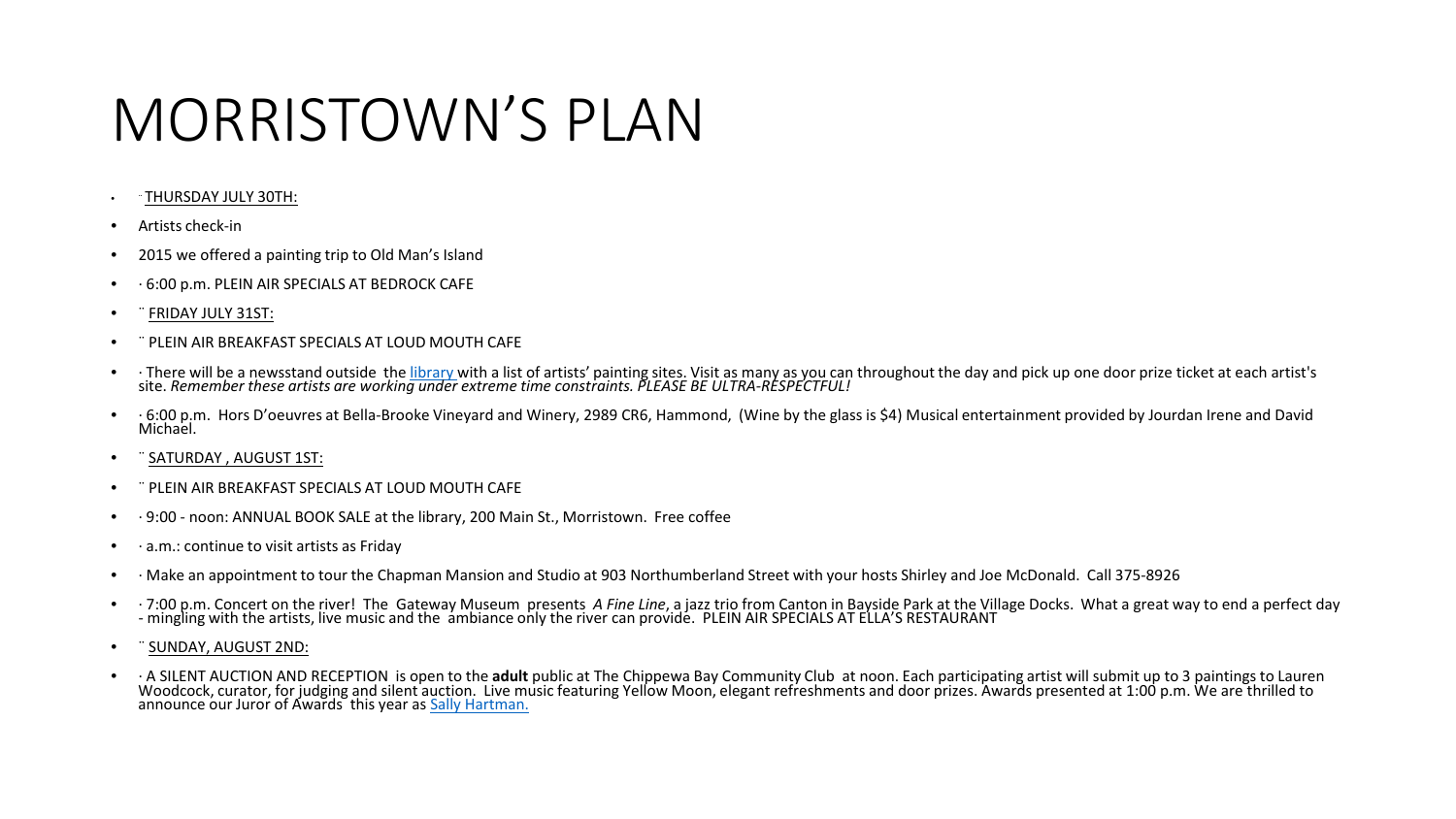# SILENT AUCTION AND RECEPTION

- Curator
- Juror of Awards
- Photographer
- Racks and lighting
- Award certificates and ribbons
- Opening bids
- Payment methods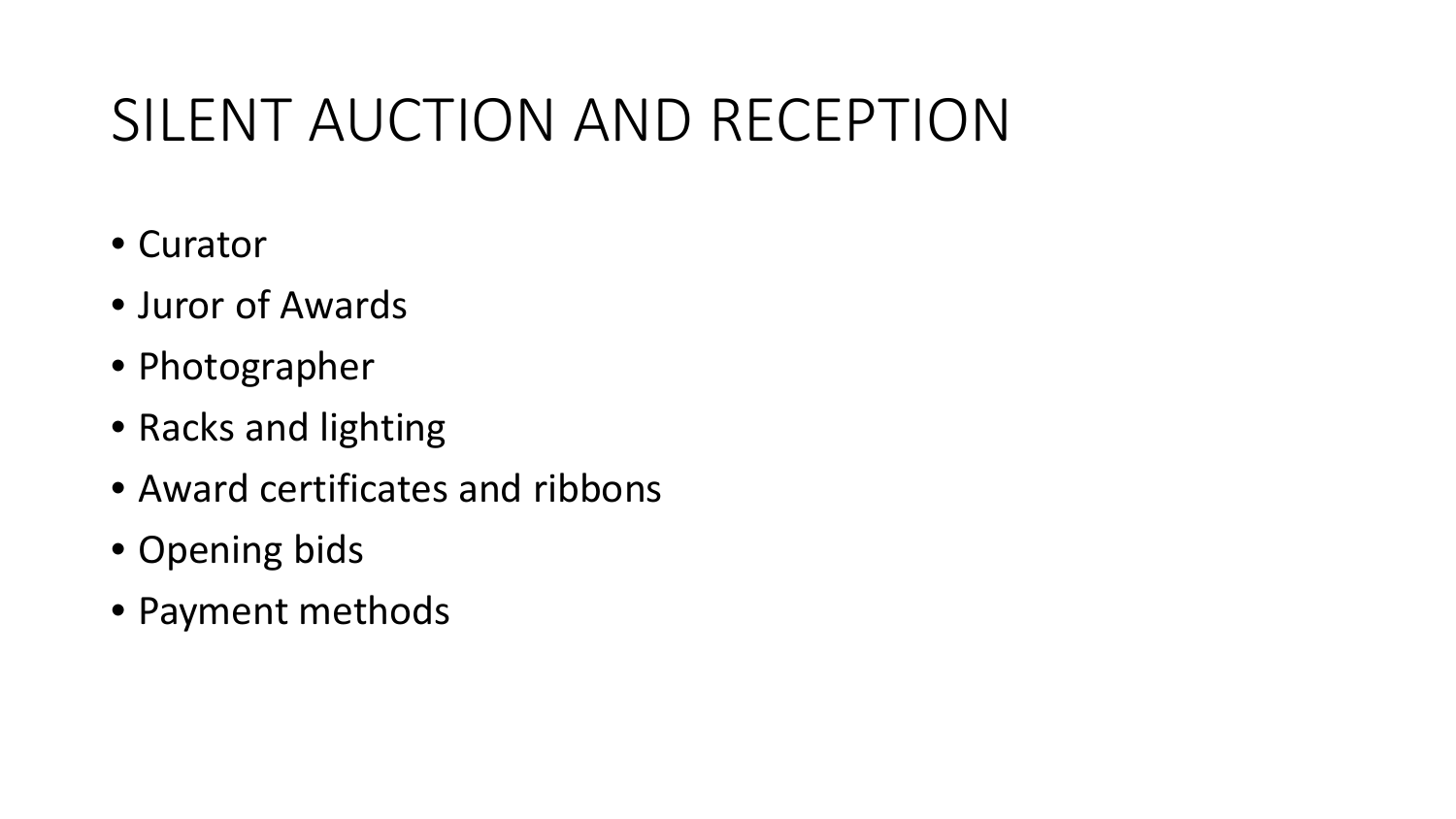#### **FORMS**

- Call to artists
- Photo release
- Waiver for Old Man's Island
- Name tags
- Village and County Maps